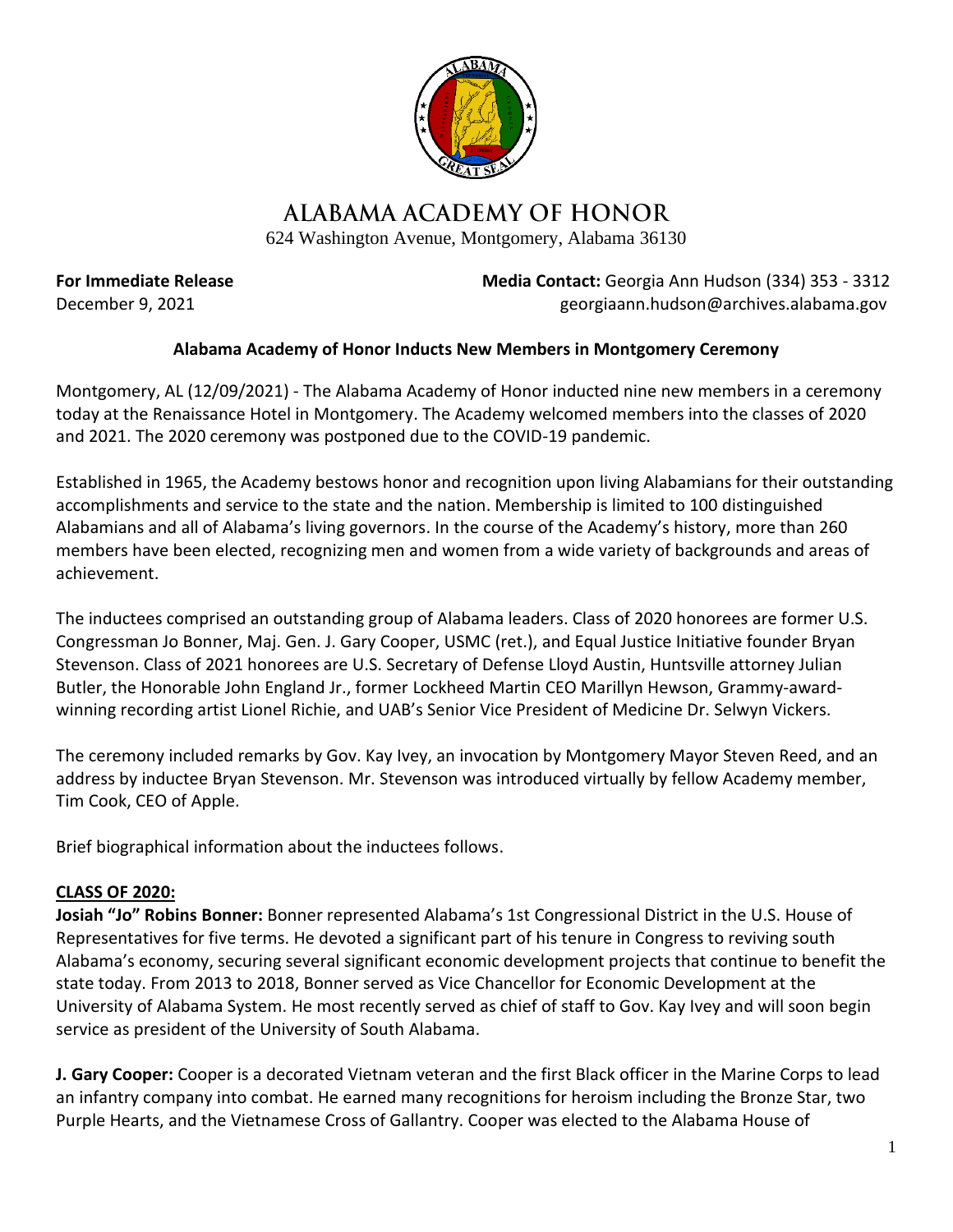Representatives in 1974 and later served as Commissioner of the Alabama Department of Human Resources. In 1994 he was appointed Ambassador to Jamaica by Pres. Bill Clinton. Cooper held this position until 1997.

**Bryan Stevenson:** Stevenson is the founder and Executive Director of the Equal Justice Initiative (EJI), a human rights organization in Montgomery. He is a widely acclaimed public interest lawyer who has dedicated his career to helping the poor, the incarcerated, and the condemned. Stevenson led the creation of the Legacy Museum and the National Memorial for Peace and Justice, which opened in Montgomery in 2018. These national landmark institutions chronicle the legacies of slavery, lynching, and racial segregation, as well as their connections to mass incarceration and contemporary issues of racial bias.

## **CLASS OF 2021:**

**Lloyd J. Austin III:** Austin was sworn in as the 28th Secretary of Defense on January 22, 2021. He is the principal assistant to the President in all matters relating to the Department of Defense and serves on the National Security Council. The Mobile native had a 41-year career in the U.S. Army that included command at the corps, division, battalion, and brigade levels. Austin was awarded the Silver Star for his leadership of the 3rd Infantry Division during the invasion of Iraq in 2003. Seven years later, he assumed the duties of Commanding General of United States Forces – Iraq, overseeing all combat operations in the country. After a tour as the Army's Vice Chief of Staff, Austin concluded his uniformed service in 2016 as the Commander of U.S. Central Command, responsible for all military operations in the Middle East and Afghanistan.

**Julian Butler:** Butler has practiced law in Huntsville since 1966. Exemplifying his core belief that attorneys should give back to the community, Butler has devoted his life to serving others. He was Madison County's attorney for 35 years, where he contributed to the remarkable growth of that region of Alabama. He was a founding member and the first Chairman of the Center for Public Law and Service at the University of Alabama. Butler was also a founding member and the second Chairman of the Environmental Law Section of the Alabama State Bar. Active in political affairs on the local, state, and national levels, he has chaired statewide Democratic campaigns and has served as the attorney for the Alabama Democratic Party. Butler serves on numerous boards and was chair of the Huntsville-Madison County Bicentennial Committee.

**John H. England Jr.:** England began practicing law in Tuscaloosa in 1974 and served two terms on the Tuscaloosa City Council. He was appointed by Gov. Jim Folsom to the Tuscaloosa County Circuit Court in 1993. England served on the Alabama Supreme Court from September 1999 until January 2001. Following his tenure on the Court, England returned to the Tuscaloosa County Circuit Court and served there until his retirement in January 2021. England served on the Board of Trustees for the University of Alabama Systems for twentythree years. A strong community and public service advocate, he has held leadership positions in numerous civic, professional, and social organizations on the local and state level. In 2018, the University of Alabama named a new campus dormitory in his honor.

**Marillyn A. Hewson:** Hewson is former Chairman, President, and Chief Executive Officer of Lockheed Martin Corporation, one of the world's leading aerospace and defense technology companies. As CEO, Hewson instilled a customer-focused culture across the business, strategically reshaped the company's portfolio to align with future growth opportunities, and significantly increased international sales. Outside her roles at Lockheed Martin, Hewson has lent her experience and expertise as a board member for several publicly traded companies, charitable organizations, and U.S. government advisory bodies. She is a strong supporter of her alma mater, the University of Alabama.